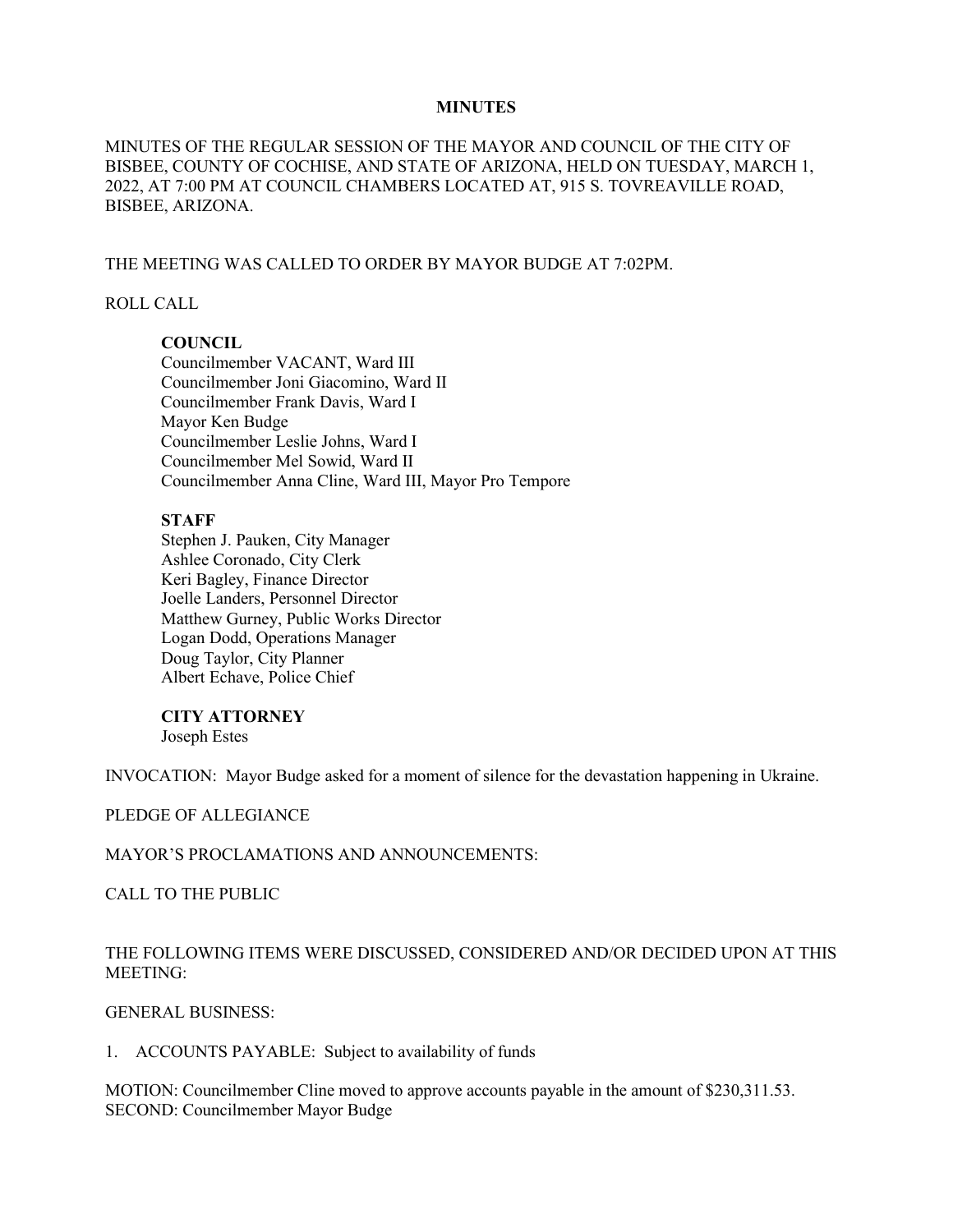Council asked questions about accounts payable, and staff responded to each question.

ROLL CALL VOTE AYES: Councilmember Giacomino, Davis, Johns, Sowid, Cline and Mayor Budge. NAYS: 0 MOTION PASSED: AYES- 6 NAYS-0

- 2. Approval of the Consent Agenda
	- A. Approval of the Minutes of the Regular Session of Mayor and Council held on February 15, 2022.

Ashlee Coronado, City Clerk

B. Approval of the Minutes of the Special Session of Mayor and Council held on February 10, 2022.

Ashlee Coronado, City Clerk

- C. Approval of the Resignation of Juanetta Hill from the Bisbee Arts Commission. Ashlee Coronado, City Clerk
- D. Approval of a Special Event Liquor License Application submitted by Backcountry Discovery Routes for an event to be held at the Jonquil Motel on Wednesday, April 6, 2022 from 2:00pm to 11:00pm, and Thursday, April 7, 2022 through Saturday, April 9, 2022 from 11:00am to 11:00pm; Inna S. Thorn, Applicant. Ashlee Coronado, City Clerk
- E. Approval of a Special Event Liquor License Application submitted by Tread Lightly Inc. for an event to be held at the Jonquil Motel on Friday, April 22, 2022 and Saturday, April 23, 2022 from 11:00am to 11:00pm; Matthew Caldwell, Applicant. Ashlee Coronado, City Clerk
- F. Approval of a Special Event Liquor License Application submitted by Central School Project Inc. for an event to be held at the Jonquil Motel on Friday, June 3, 2022 from 11:00am to 11:00pm and Saturday, June 4, 2022 through Sunday, June 5, 2022 from 11:00am to 11:00pm; Laurie McKenna, Applicant. Ashlee Coronado, City Clerk
- G. Approval of an Application for Extension of Premises/Patio Permit submitted by Electric Brewing for and event to be held at 1326 W. Highway 92 #7, on Sunday April 17, 2022; Joseph Charles Frederickson, Applicant. Ashlee Coronado, City Clerk
- H. Approval of an Application for Extension of Premises/Patio Permit submitted by Electric Brewing for and event to be held at 1326 W. Highway 92 #7, on Sunday April 24, 2022; Joseph Charles Frederickson, Applicant. Ashlee Coronado, City Clerk

MOTION: Mayor Budge moved to approve Consent Agenda Items A through H. SECOND: Councilmember Cline

ROLL CALL VOTE AYES: Councilmember Giacomino, Davis, Johns, Sowid, Cline and Mayor Budge. NAYS: 0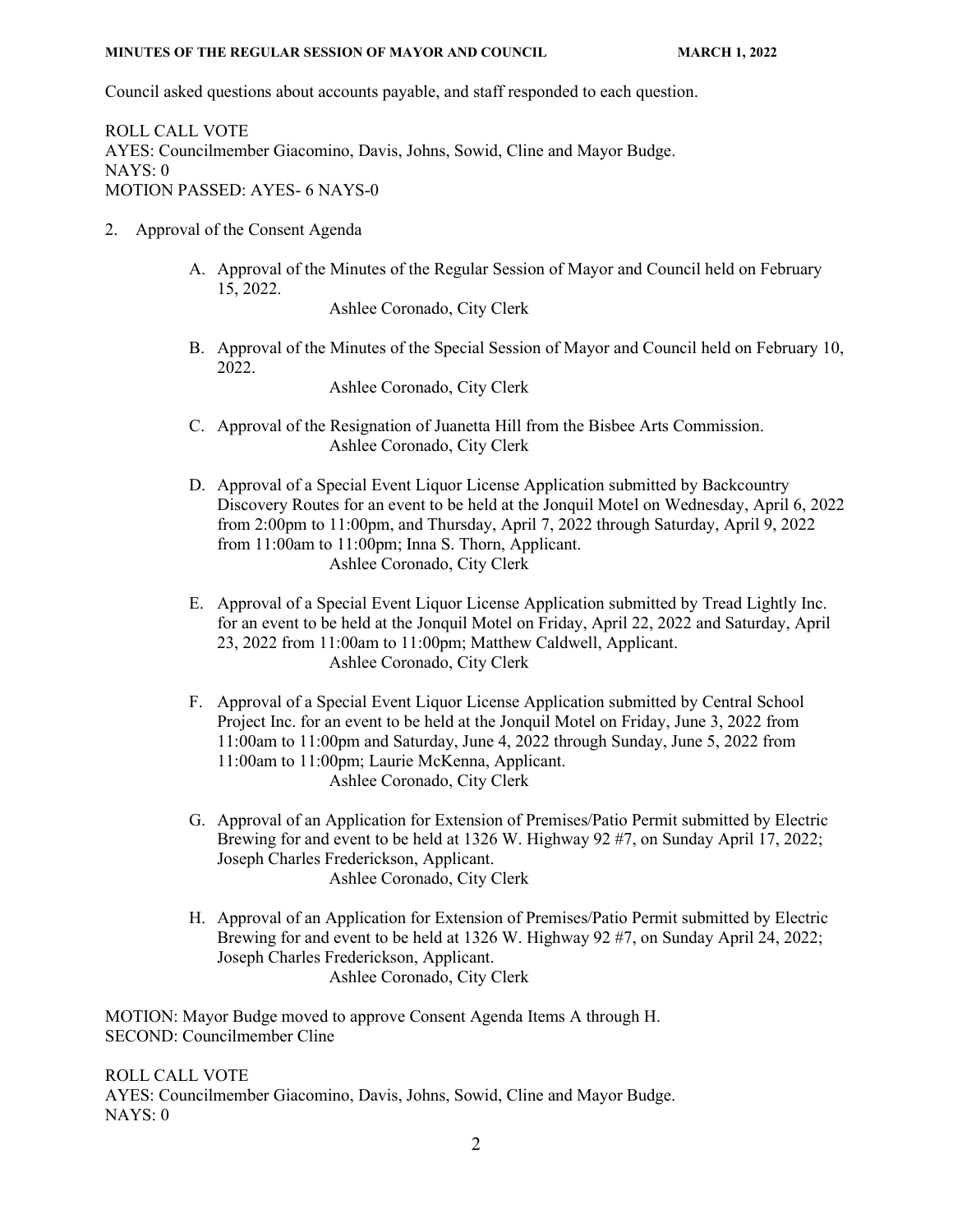### MOTION PASSED: AYES- 6 NAYS-0

## **OLD BUSINESS**

3. Discussion and Possible Approval of Ordinance O-22-02; Amending the Zoning Code Article 6, by Establishing a New Section 6.17 Entitled "Accessory Dwelling Units (ADU). Doug Taylor, City Planner

Mr. Taylor explained this was the second reading of this Ordinance. This would provide support for multigenerational households, encourage flexible housing options for seniors, provide supplemental income for homeowners and increase the supply of affordable housing.

MOTION: Councilmember Davis moved to approve Ordinance O-22-02; Amending the Zoning Code Article 6, by Establishing a New Section 6.17 Entitled "Accessory Dwelling Units. SECOND: Councilmember Cline

ROLL CALL VOTE AYES: Councilmember Giacomino, Davis, Johns, Sowid, Cline and Mayor Budge. NAYS: 0 MOTION PASSED: AYES- 6 NAYS-0

# **NEW BUSINESS**

4. Presentation by the Greater Cochise County Digital Jobs Accelerator Partnership. Stephen Pauken, City Manager

Mignonne Hollis gave a presentation on the Greater Cochise County Digital Jobs Accelerator Partnership and what they do. The presentation is attached as Exhibit "A". She encouraged Mayor and Council to support this partnership along with approving the MOU.

Mayor and Council asked questions related to the grant that was being applied for by this partnership.

MOTION: Mayor Budge moved to approve the Memorandum of Understanding with the Greater Cochise County Digital Jobs Accelerator Partnership. SECOND: Councilmember Cline

ROLL CALL VOTE AYES: Councilmember Giacomino, Davis, Johns, Sowid, Cline and Mayor Budge. NAYS: 0 MOTION PASSED: AYES- 6 NAYS-0

5. Presentation by Meggen Connolley on the EDA Grant submitted by Bisbee Bikeways. Stephen Pauken, City Manager

Meggen Connolley gave a presentation on the EDA Grant submitted by Bisbee Bikeways. The presentation is attached as Exhibit "B".

Mayor and Council discussed, and asked questions related to the grant and project. They thanked Ms. Connolley for her work on this project.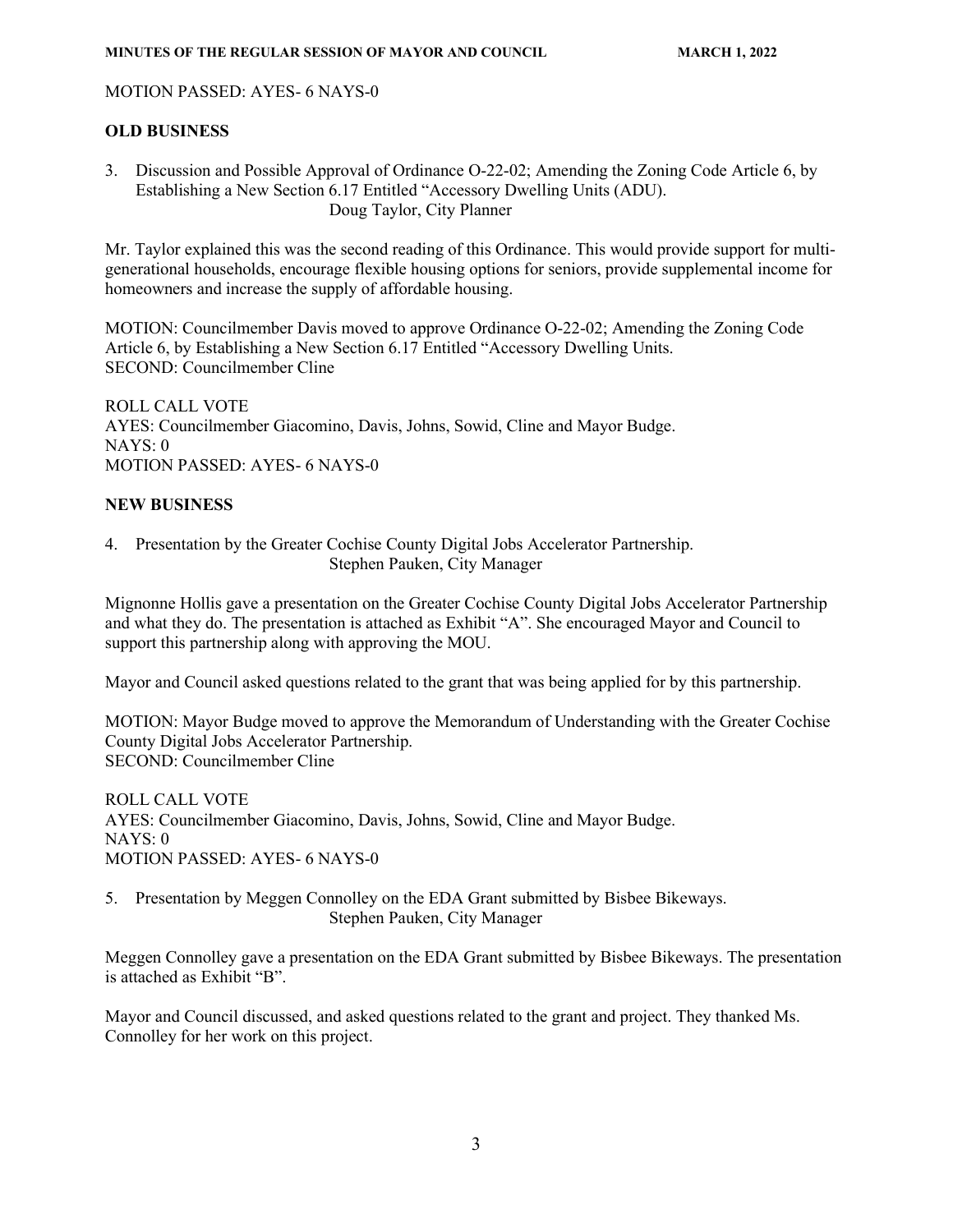6. Discussion and Possible Approval of a Contract for Services and Peregrine Services for Services with Peregrine Services for bill printing.

Keri Bagley, Finance Director

Ms. Bagley explained before them was a contract for bill printing services. Currently the Finance Department prints and mails 2300 bills per month. This contract would be a cost savings of around \$700 per year.

MOTION: Councilmember Davis moved to approve the contract for bill printing with Peregrine Services. SECOND: Councilmember Johns

ROLL CALL VOTE AYES: Councilmember Giacomino, Davis, Johns, Sowid, Cline and Mayor Budge. NAYS: 0 MOTION PASSED: AYES- 6 NAYS-0

7. Discussion and Possible Approval of updated to the Job Descriptions for the Public Works Department. Joelle Landers, Personnel Director

Ms. Landers explained before them tonight was updated Job Descriptions for the Public Works Department. This was addressing the increase in minimum wage. In efforts to stay competitive with local businesses and other municipalities we are proposing a \$15.00 starting hourly rates for all full-time employees. The Public Works department currently has 7 full time employees with an hourly wage below \$15.00. She explained the fiscal impact of these changes.

Councilmember Giacomino asked if everyone's wage would be addressed for compression issues or was it just these 7 employees.

Mr. Pauken stated that this only addresses the issue of minimum wage for full-time benefit employees. We will continue to look at wages across the board once we get to budget discussions.

MOTION: Councilmember Davis moved to approve the updates to the Job Descriptions for the Public Works Department. SECOND: Councilmember Sowid

ROLL CALL VOTE AYES: Councilmember Giacomino, Davis, Johns, Sowid, Cline and Mayor Budge. NAYS: 0 MOTION PASSED: AYES- 6 NAYS-0

8. Discussion and Possible Approval to purchase fog seal from Western Emulsions, Inc in the amount of \$5,889.80.

Matthew Gurney, Public Works Director

Mr. Gurney explained this request was to purchase 3,000 gallons of Fog Seal from Western Emulsions. This would allow the Public Works Department to continue to maintain the streets.

MOTION: Mayor Budge moved to approve the purchase of fog seal from Western Emulsions, Ince in the amount of \$5,889.80.

SECOND: Councilmember Sowid

ROLL CALL VOTE AYES: Councilmember Giacomino, Davis, Johns, Sowid, Cline and Mayor Budge.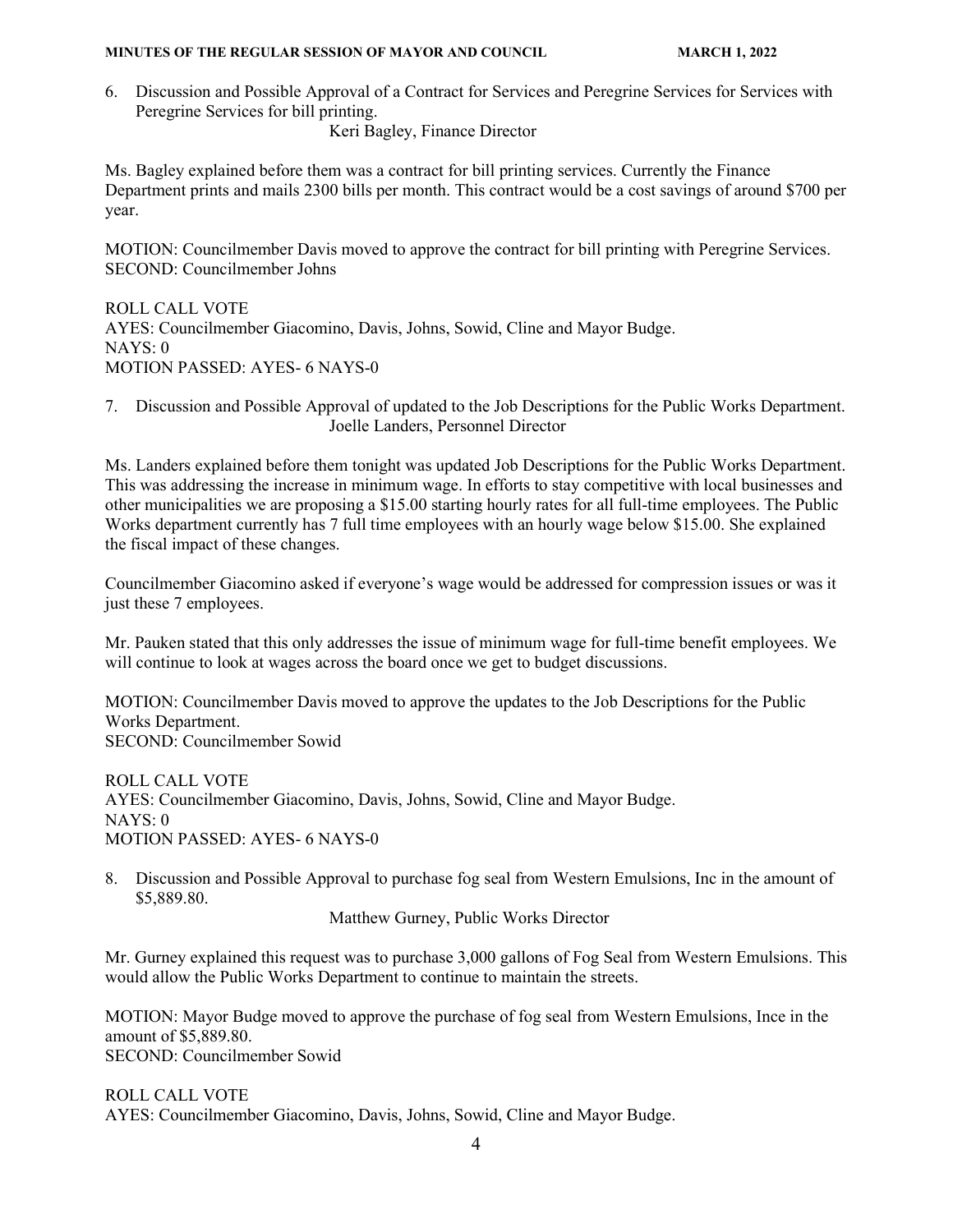## NAYS: 0 MOTION PASSED: AYES- 6 NAYS-0

9. Discussion and possible approval to donate City excess Garbage Trucks and dumpsters to the City of Municipio de Naco, Sonora, Mexico.

Matthew Gurney, Public Works Director

Mr. Gurney explained the Mayor of Naco, Sonora, Mexico had approached the City about acquiring the excess garbage trucks and dumpsters. The Public Works Department received permission from Council in 2021 to sell the excess trucks on Govdeals auction site, as they were deemed of no more use to the City. This would be a donation to Naco, Sonroa. There were 3 garbage trucks and 600 dumpsters.

The Mayor of Naco addressed the Council and thanked them for their consideration of the donation. This would benefit Naco and help with their sanitation issue.

MOTION: Councilmember Davis moved to approve to donate 3 garbage trucks and 600 dumpsters to the City of Municipio de Naco, Sonroa, Mexico. SECOND: Mayor Budge

ROLL CALL VOTE AYES: Councilmember Davis, Johns, Cline and Mayor Budge. NAYS: Councilmember Giacomino and Sowid MOTION PASSED: AYES- 4 NAYS-2

10. Discussion and Possible Approval of the Purchase Agreement for the Hillcrest Property. Joe Estes, City Attorney

Mr. Pauken explained not only was this selling property, but this was solving a problem. This would help those in the low to moderate income brackets. He introduced Melissa Hartman from SEAGO and thanked her for her work on this project. He also introduced Joe Tarver, Attorney for the La Frontera Group Who was here with us tonight. The sales price for this property was \$600,000.

Mayor and Council asked questions related to the contract and how the property would be used in the future. They also discussed the process and timeline.

MOTION: Councilmember Giacomino moved to approve the Agreement for Purchase and Sale of Real Property located at Hillcrest Drive and direct City staff to take all necessary acts associated therewith. SECOND: Councilmember Sowid

ROLL CALL VOTE AYES: Councilmember Giacomino, Davis, Johns, Sowid, Cline and Mayor Budge. NAYS: 0 MOTION PASSED: AYES- 6 NAYS-0

11. City Manager's Report:

• Other Current events (No Discussion)- Mr. Pauken informed the Council that the tipping fees would not be changed for the upcoming year.

COUNCIL COMMENTS OR FUTURE AGENDA ITEM SUGGESTIONS: (Council members may suggest topics for future meeting agendas, but Council will not here discuss, deliberate or take any action on these topics.):